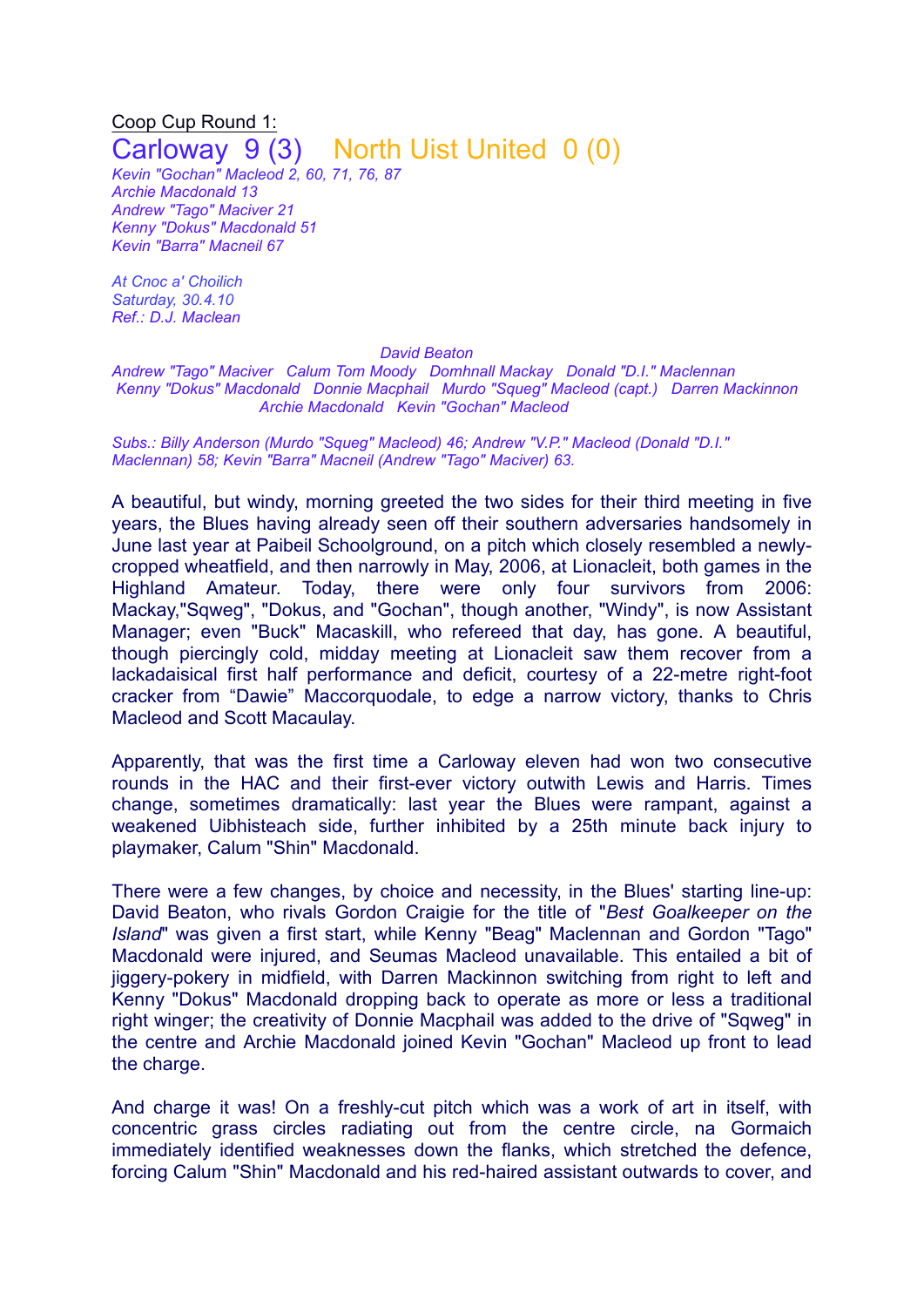allowing Carloway to surge forward through an invisible opposing midfield. The Uibhistich were unable to clear properly, therefore the midfield were unable to gather, then build out of defence into attack. Immediately a break down the right led to a "Pongo" throw-in finding Macphail who hooked it back to "Gochan" running leftwards along the edge of the box. He flicked the ball carefully with the outside of his right foot round a defender and beyond a stranded keeper, low to his right.

On 6 minutes "Sqweg" drove over from 22 metres, then a deflected "Dokus" shot was blocked by Docherty for a corner. The pressure was relentless: "Pongo" again burst down the right and his low cross was met by Archie Macdonald, to send a right-foot lob over Docherty from 16 metres. It was 17 minutes before Beaton touched the ball, to deal with a pass-back, and two minutes later a "Dokus" cross was knocked on to the bar before the goalie tipped it over. A minute later Docherty had to move smartly to tip another dangerous cross-ball over. However, on 21 minutes, a burst down the left led to one full-back, "D.I.", crossing to another fullback, "Pongo" (Carloway's leading scorer!), to head home. On 25 minutes a colossal "Shin" free-kick from the centre-line forced Beaton to palm over, and led to a dangerous pair of corners on the left. On 33 minutes Macphail was sent clear but flicked over, before a "Dokus" attempt was blocked for a corner. On 42 minutes an exquisite Mcphail corner on the right was headed against the post by Mackay.

There was no let-up: right away, a fast break led to "Gochan" releasing "Dokus" on the right, to twist and whack a right foot shot from 16 metres past Docherty and nearly break his right-hand post. Minutes later United lost the ball in midfield and a killer Macphail lob found "Dokus" running unmarked in the same spot; he steadied himself and placed the ball carefully past Docherty to his left.

From the restart, a surprise shot from the centre circle had Beaton moving fast to flick over, leading to a deadly corner from the left which provided North Uist with their best chance. Fast and hard it was met by the head of no.10 on the 6-metre line directly in front of goal, but its pace and height were difficult to direct and it flew up and away.

On 54 minutes "Pongo" broke down the right but Archie Macdonald couldn't connect with his fast, low cross. Five minutes later Macdonald was sent clear; he flicked the ball neatly past the keeper - and his left-hand post. However, on the hour, the "Gochan Roadshow" took off: first, Mackinnon set him up from the left, to turn and hook home from 12 metres. Billy Anderson was blocked, then "Dokus", before Anderson fired over from 22 metres. Anderson then sent Kevin "Barra" steaming into the area on the left. Docherty did well to block his first shot but Macneill followed through to smash the rebound past him and home from 12 metres.

United were now thoroughly disheartened: another Jimmy McIlroy defence-splitter from Macphail enabled "Gochan" to convert, before the same player nodded home a "Dokus" cross from the right. On 83 minutes Archie Macdonald struck the post from yet another cross from the right, before a slick move: "Gochan to "Dokus" to "Gochan" saw "Gochan" racing into the box to knock home his fifth, despite the despairing foot of Docherty diverting it on to the post and in.

It's hard to decide what sort of meaning to attach to this game, the opposition was